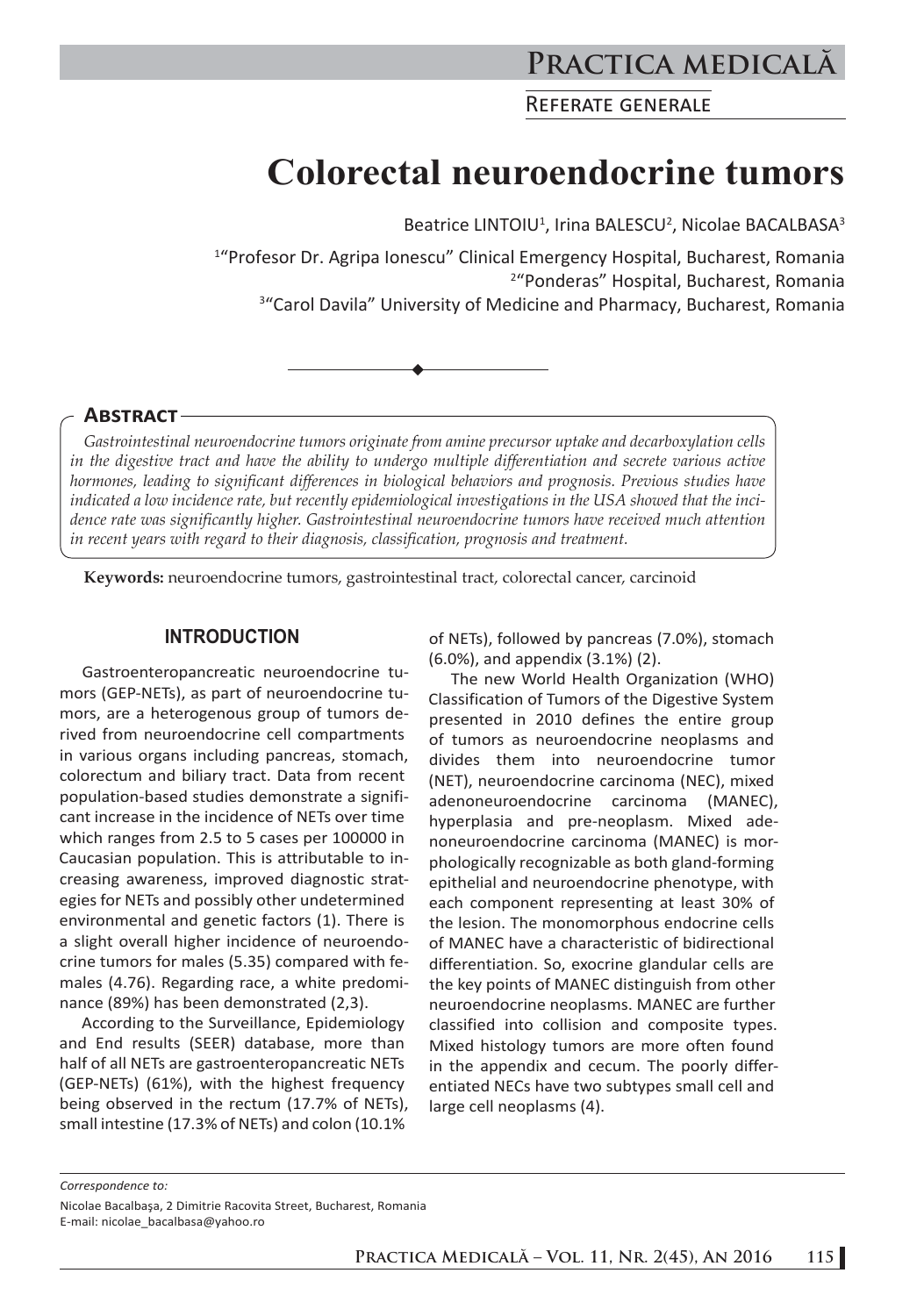The grading system is based on mitotic activity and the percentage of Ki-67 labeled proliferating cells: Grade 1, grade 2 and grade 3 (= neuroendocrine carcinoma) are defined by mitotic counts of < 2/10 high power fields (HPF), 2-20/10 HPF and > 20/10 HPF, respectively, and/or by Ki-67 indices of  $\leq$  2%, 3%-20% and > 20%, respectively (4).

The European Neuroendocrine Tumor Society has proposed a tumor–node–metastasis staging and grading system for various types of GEP-NETs (5).

Among neuroendocrine tumors, the ones developing in the colon and the rectum are grouped together in the WHO classification and are distinguished from those of the appendix or the ileum. Colorectal carcinoids are described as "low-grade malignant", even in the presence of metastasis. The WHO classification defines colorectal carcinoids as 'benign' if the tumors measure 20 mm or less, are localized in the submucosa and have no vascular invasion. Although most colorectal carcinoids are localized at the time of diagnosis and have low malignant potential, rectal carcinoids measuring less than 1cm in size still have malignant potential with a recorded incidence of metastasis ranging from 1.7 to 3.4%. Rectal carcinoids are defined as tumors located within 15cm of the anal verge, whereas tumors more than 15cm above the anal verge are considered colonic carcinoids (6,7).

Extraappendiceal colonic NE tumors, including tumors of the rectosigmoid junction but excluding those of the rectum, are rare malignancies accounting for 1% of colonic neoplasms, 9.6% of all NE and 14.1% of gastrointestinal NE tumors. The predominance of right-sided carcinoid tumors may be due to a greater number of enterochromaffin cells in the right colon, or to the fact that tumors from the appendiceal base extend into the cecum (3,8).

### **DIAGNOSIS**

Colorectal neuroendocrine tumors grow slowly and are often clinically silent for many years before becoming manifest. They frequently metastasize to the regional lymph nodes, liver, and, less commonly, to the bones. Colonic carcinoid tumors typically present in the seventh decade with nonspecific digestive tract symptoms – abdominal pain, abdominal distention, diarrhea, constipation, anorexia, weight loss or hematochezia (8,9).

Although carcinoids classically are tumors of enterochromaffin and argentaffin cells of the

digestive tract, the term carcinoid tumor can be expanded to cover gut tumors of paracrine- and endocrine-like cells of unknown function. It is now established that these tumors have a neuroendocrine origin and derive from a primitive stem cell. They may differentiate into any one of a variety of adult endocrine secreting cells: βcell and insulinoma, α cell and glucagonoma, δ cell and somatostatinoma, and the PP cell and PPoma, or cells capable of producing ACTH, growth hormone-releasing hormone, VIP, SP, calcitonin, gastrin-releasing factor, Ghrelin, serotonin and the peptide motilin. These cells may secrete one humor at any one point in time whereas at others, the peptide or amine secreted may differ and generate an entirely different clinical syndrome. Metastases are known to secrete hormones that differ from the primary tumor, and different metastases may secrete different hormones (2,6,10).

The carcinoid syndrome, which occurs in less than 10% of patients with carcinoid tumors, comprises multiple signs and symptoms associated with hypersecretion of vasoactive substances (serotonin, histamine, prostaglandins and tachykinins) by the carcinoid tumor. It includes cutaneous flushing (in 84% of patients), gastrointestinal hypermotility with diarrhea (70%), heart disease (37%), bronchial constriction (17%), myopathy (7%), and an abnormal increase in skin pigmentation (5%). Urinary 5-HIAA (24-hour collection) is an useful laboratory marker for carcinoid tumors (8-11).

Thus, NETs can be classified into functional or nonfunctional tumors according to the symptoms associated with peptides and hormones production. Carcinoid syndrome, Whipple triad Zollinger-Ellison syndrome, Verner-Morrison syndrome and glucagonoma syndrome are typical symptoms of functional NETs. Most colorectal carcinoids are non-functioning, carcinoid symptomatology being less than 5% (12,13).

The mean tumor size of colonic carcinoid tumors at presentation has been reported at approximately 5 cm. The cecum is the most frequent location and the tumors are often diagnosed at the late stages of IIIb or IV, with lymph node involvement and distant metastases (3,8). Al Natour and colleagues (14) described a recent trend of increased incidence of smaller and more superficial colonic carcinoid tumors. This is a result of the expanding use of screening colonoscopy, leading to earlier detection of clinically occult colonic lesions. Colonoscopy is the most useful method of diagnosing and treating rectal NETs. Macroscopically, typical NETs ap-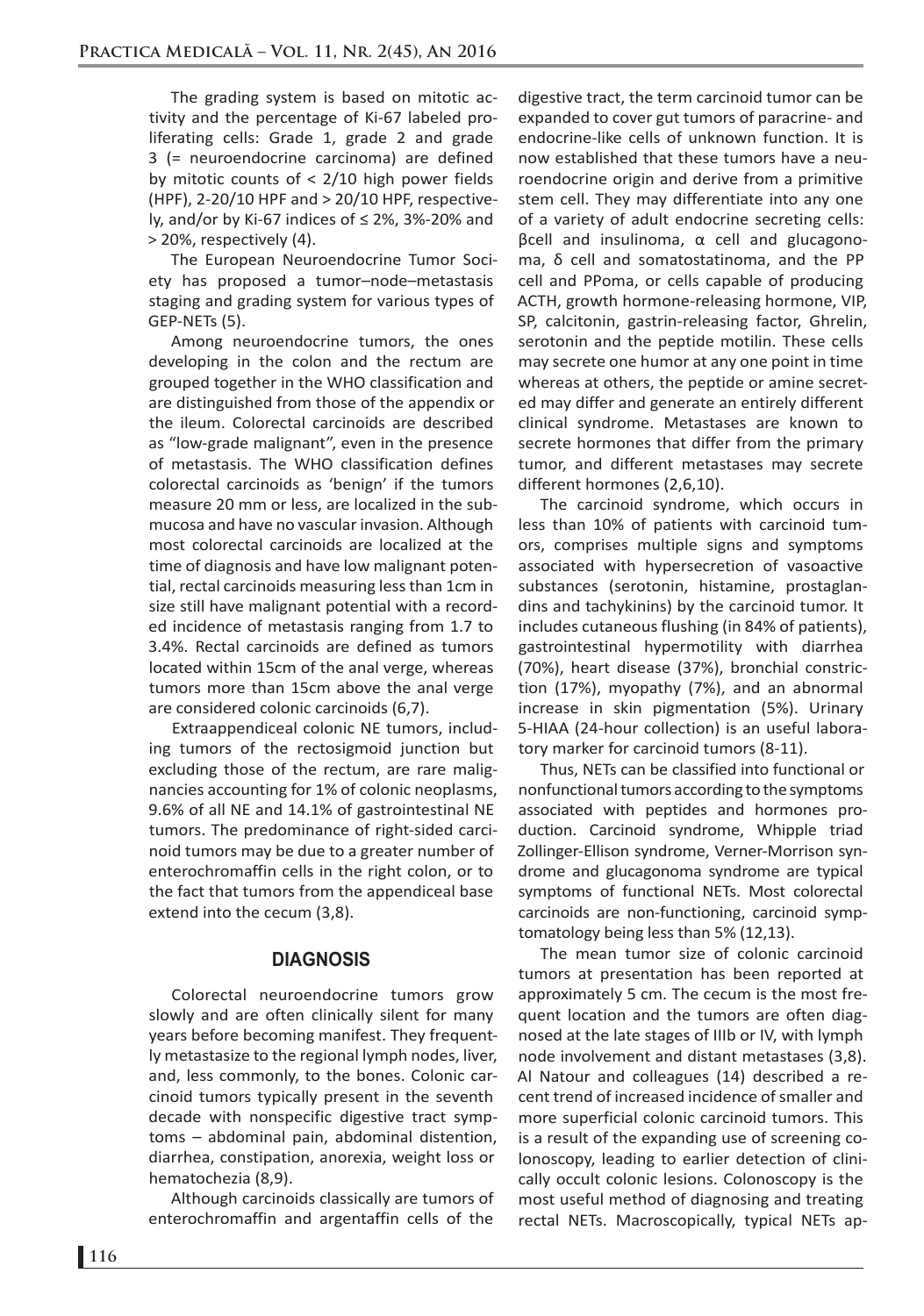pear as yellowish, sessile, submucosal tumors, but some have unusual morphology with irregular surfaces or being hyperemic and pedunculated (15).

Definitive diagnosis of GEP-NETs mainly relies on pathological examination. The family of neuroendocrine GEP-NETs, even if it is a heterogenous group, share a common phenotype with immunoreactivity for the pan-neuroendocrine markers including chromogranin A and synaptophysin. Neuroendocrine cells in non-neoplastic and neoplastic tissue of the gastrointestinal tract and nerve elements express a panel of identical antigens, which are used as neuroendocrine markers. The markers chromogranin A, B and C, synaptophysin, HISL-19, proprotein convertases PC2 and PC3, neuron-specific enolase (NSE), lymphoreticular epitope Leu-7 and the neural cell adhesion molecule (CD56) are sufficient to sustain neuroendocrine differentiation independent of hormone production (14-16). The most important of these markers, chromogranin A (CgA), is a 49-kDa acidic polypeptide present in the secretory granules of neuroendocrine cells. Plasma CgA is elevated in 50% to 100% of patients with either functioning or nonfunctioning NETs. The sensitivities and specificities of CgA for the detection of NETs range between 70% and 100% (17).

A detailed description of the macroscopic, microscopic and immunohistochemical findings is mandatory to support the diagnosis of NETs allowing thus a proper classification, grading and staging. Immunohistochemistry for Ki-67 is mandatory to grade the tumor according to the new WHO classification.

Colonic carcinoids exhibit one of the worst prognoses of all gastrointestinal carcinoid tumors. Prior studies from the 1970s to 1990s reported 5-year survival rates between 23% and 42%. A more recent analysis of 477 patients from the SEER database reported 5-year survival rates for extraappendiceal colonic carcinoid tumors ranging from 59% to 87%. The poor prognosis of colonic carcinoid tumors is considered to be a result of the large tumor diameter, higher rates of regional and distant metastatic disease at the time of diagnosis and higher rate of undifferentiated histologic pattern with more aggressive clinical features than carcinoids at other sites (3,8,13).

Patients with a small neoplasm size, shallow invasion, no lymph node metastasis, a low pathological grading and no expression of CgA have a better prognosis. Tumor size was often

cited as the most important prognostic indicator for carcinoid tumors, but the best indicators are the evidence of invasive growth and the presence of regional or distant metastasis. Colonic carcinoids exhibit one of the highest rates of nonlocalized disease at presentation of all carcinoid tumors with an overall rate of lymph node metastasis of 48% to 72% and distant metastasis present at the time of diagnosis in 25% to 31% of the patients. (9,13,14)

Given this propensity for metastatic spread, widely accepted consensus guidelines recommend a formal segmental colectomy with oncologic resection of the lymph drainage. Isolated hepatic metastases should be resected if possible (14,18,19). Rectal carcinoids have a risk of lymph node metastasis and distant metastasis varies depending on tumor size A population-based study in Japan reported lymph node metastasis of 3.7% for rectal carcinoids with sizes of 5 mm or less and 9.7% lymph node metastasis for tumors with sizes of less than 10 mm (6,20,21). Analysis of the Connecticut Tumor Registry data found that one out of 6 tumors <2 cm was nonlocalized, compared to metastasis in two thirds of patients with tumors >2 cm. Al Natour and colleagues utilizing the SEER database analyzed predictors of lymph node metastasis based on tumor size and depth of invasion. They found that tumor size (stratifying tumors  $\langle 1, \rangle$  21 and  $\langle 2, \rangle$  or  $\geq$  2 cm) and depth of invasion (intramucosal, submucosal, or muscularis propria) highly correlated with regional lymph node metastasis Furthermore, patients with intramucosal tumors <1 cm had only a 4.0% rate of lymph node metastasis (13,14,18,19).

Endoscopic ultrasound is excellent for determining exact tumor size and to exclude infiltration of the NETs into the muscular wall (muscularis propria). Endoscopic ultrasound is not mandatory for NETs measuring less than 1 cm, because those do generally not infiltrate the muscular layer.

# **THERAPEUTIC APPROACHES**

Endoscopic removal, followed by endoscopic surveillance is the treatment of choice in NETs/ carcinoids of the gastrointestinal tract that are ≤ 10 mm in size, have a low proliferative activity (G1), do not infiltrate the muscular layer and have no angioinvasion. In all the other intestinal NETs, optimal treatment needs surgery and/ or medical therapy depending on type, biology and stage of the tumor (20,21).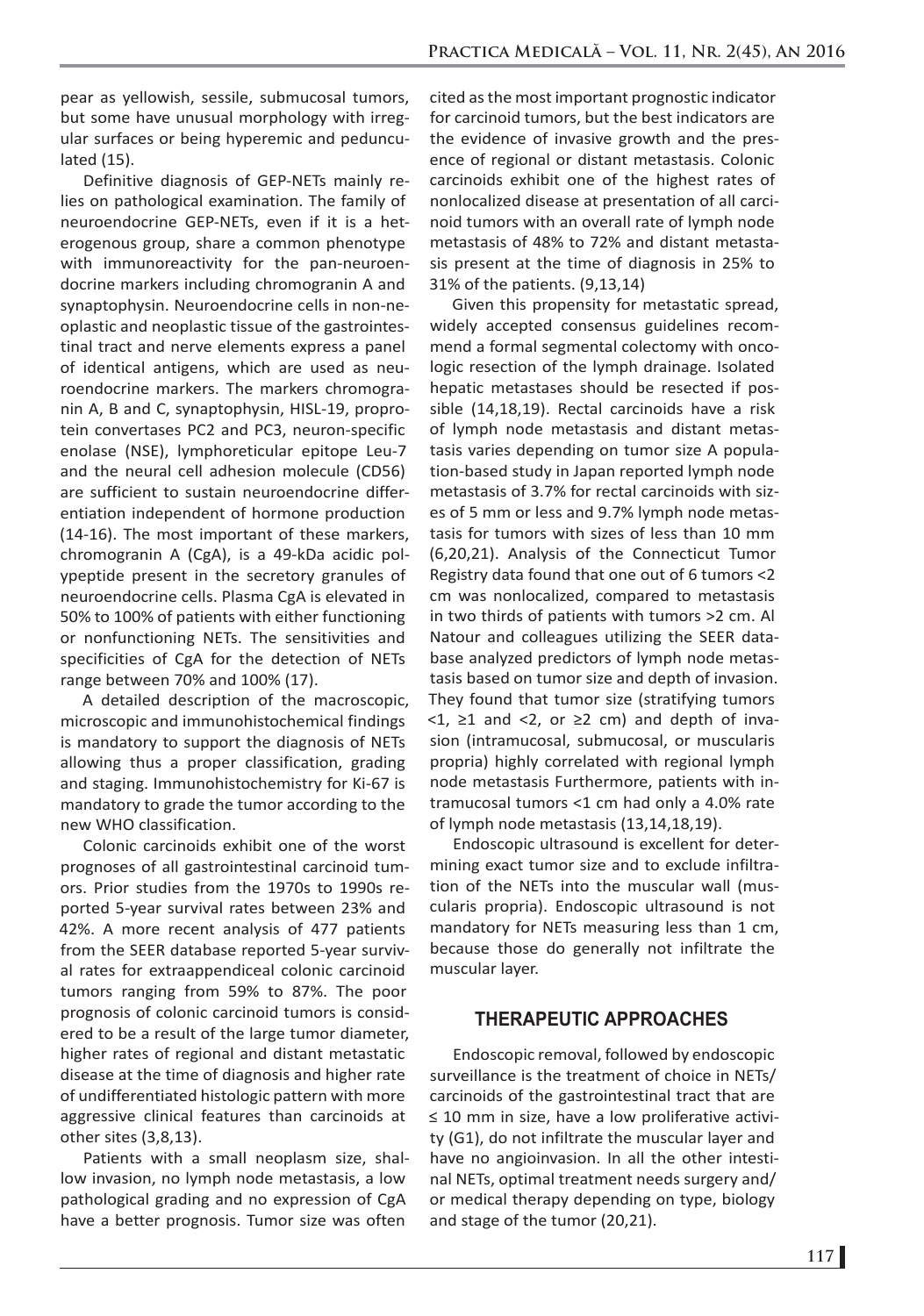New developments in the endoscopic technology allow early detection of mucosal abnormalities that are amenable to endoscopic. Resection-based modalities consist of endoscopic mucosal resection (EMR) and endoscopic submucosal dissection (ESD). ESD is a newly developed technique that allows en bloc resection of larger (usually more than 20 mm) mucosal as well as subepithelial gastrointestinal lesions above the muscularis propria with the use of cutting devices (22).

For tumors with size between 10 and 20mm local excision is usually recommended, but radical surgery should be considered if there is evidence of lymph node metastasis or lymphovascular invasion on biopsy. Controversy resides since no established treatment guideline exists. In contrast, radical surgery is recommended for tumors larger than 20 mm, where the risk of metastasis is known to be 60 to 80%. Shields et al. (23) reported that a tumor size of more than 10 mm and lymphovascular invasion were significantly associated with the presence of nodal disease, rendering mesorectal excision advisable. Cytoreductive surgery is recommended for palliation and to increase survival for patients with advanced disease. To rule out distant metastasis, imaging studies, such as CT or magnetic resonance imaging, are recommended for patients with rectal carcinoids larger than 20 mm (24).

Surgical treatment, dependent on neoplasm size, site and depth of invasion, is required to resect the primary site of the neoplasm, any sites of metastasis and lymph nodes in order to improve survival rates. Carcinoids of the appendix are often found incidentally during appendectomy. The majority of appendiceal carcinoids are small (<1 cm), located at the tip of the appendix and often cured with appendectomy. A radical right hemicolectomy is recommended when the primary tumor is ≥2 cm, incompletely resected, invades the base of the appendix or meso-appendix, displays lymphovascular invasion, lymph node metastases and unfavorable histology or grade. The need for right hemicolectomy in appendiceal carcinoid of 1-2 cm in size remains controversial, and decided on a case by case basis. In cecal carcinoids, usually presenting as a bulky mass causing intestinal obstruction or hemorrhage, an oncologic resection is also recommended (25). Cytoreductive surgery should be considered when metastatic disease is localized or if >70% of tumor load is thought resectable, which may decrease endocrine and local symptoms and help improving systemic treatment. There are no randomized clinical trials comparing the efficacy of locoregional therapies and palliative liver surgery. The choice of the ablative or locoregional procedure such as radiofrequency ablation (RFA), laser-induced thermotherapy or selective hepatic transcatheter arterial embolization (TAE), chemoembolization (TACE) and selective internal radiotherapy (SIRT) depends on the local expertise, number and size of lesions and location of liver involvement. These types of locoregional therapies are usually used in combination with systemic medical treatment (26,27).

An R0 situation should be the aim of hepatic surgery, but also patients with R1 or R2 resection show a good survival benefit.

In GEP-NET there is a wide array of other therapeutic options, such as interventional radiology, somatostatin analogues, interferon, peptide-receptor radionuclide therapy, targeted agents (sunitinib, everolimus, bevacizumab) and chemotherapy to palliate symptoms and increase survival (18). Biotherapy and molecular targeted therapy have good prospects in the treatment of patients with progressive NET. Chemotherapy is mainly used to treat patients with NEC or MANEC, while NETs have low sensitivity to chemotherapy

The use of somatostatin analogs is standard therapy in functional NETs of any size. Interferon alpha may also be used for symptoms control in some patients, but is usually used as second line therapy due to its toxic profile. The antitumor efficacy of somatostatin analogs appears weak with respect to objective tumor response (5-10%). However, disease stabilization of up to 50-60% has been reported. In a prospective randomized placebo-controlled trial of octreotide long-acting release (LAR), an antiproliferative efficacy has been confirmed. The median time to tumor progression was 14.3 months with octreotide LAR versus 6 months with placebo.

Somatostatin analogs are the recommended first line therapy in functional as well as nonfunctional progressive G1/G2 NETs. In contrast, in metastatic NEC G3 somatostatin analog treatment is not recommended (III, B). Other specific therapies in GEP-NETs are the mTOR-inhibitor everolimus, alone or in combination with a somatostatin analog. In the RADIANT-2 trial which was a randomized phase III trial in patients with NETs (carcinoids), everolimus demonstrated a significant antitumor effect compared with placebo.

Tyrosine kinase inhibitors, sunitinib and pazopanib, have demonstrated significant antitumor efficacy in pancreatic NETs.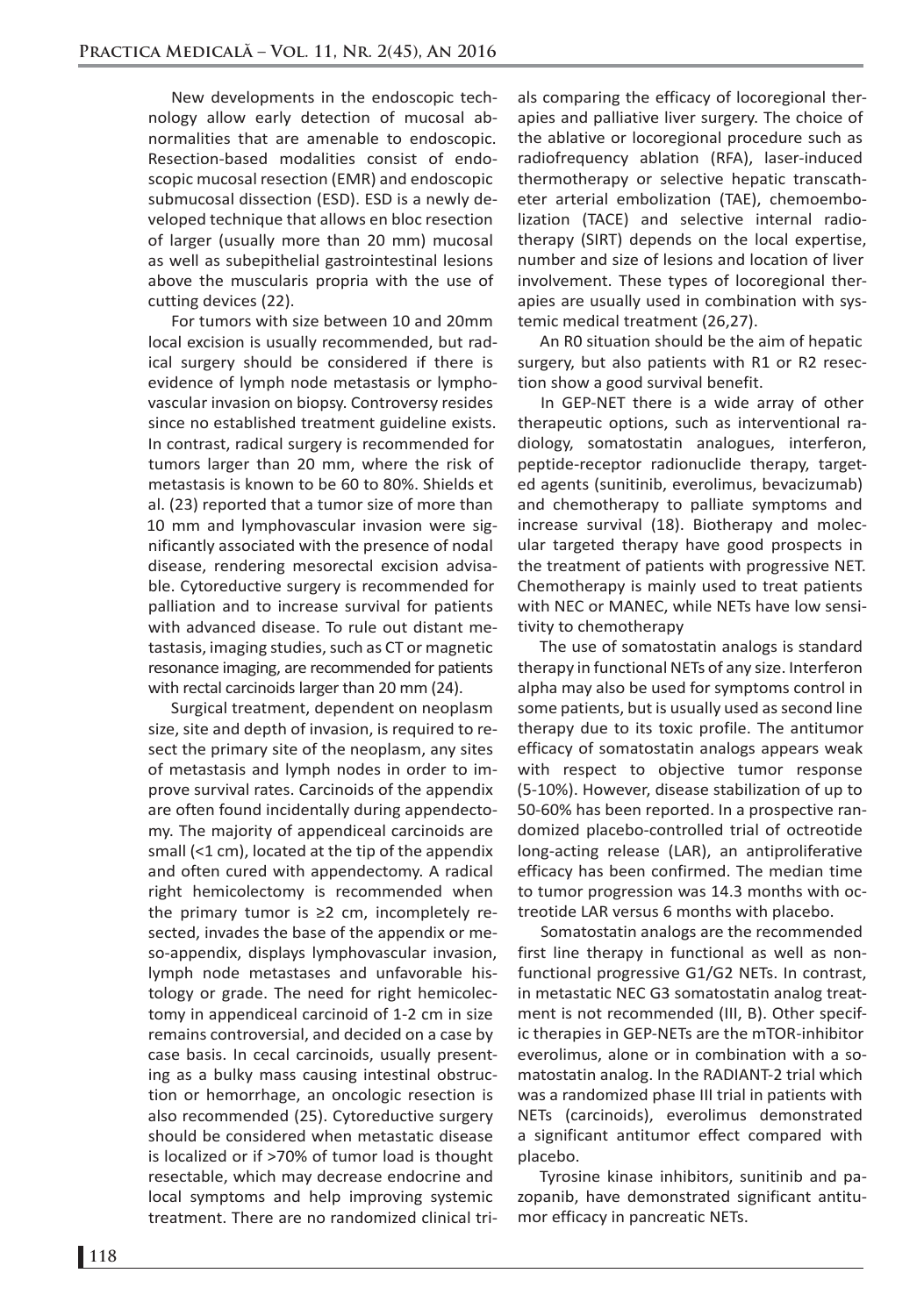Chemotherapy is recommended in metastatic NET G2 and in NEC G3 of any site. A combination of streptozotocin and 5-fluorouracil (5-FU)/ doxorubicin is indicated in patients with inoperable progressive hepatic metastases from G1/ G2 NETs leading to objective response rates of 35-40%. Chemotherapy using cisplatinum/ etoposide is recommended in cases of highgrade NEC G3 with liver metastases regardless of the site of the primary tumor There is no established second-line therapy for poorly differentiated endocrine carcinoma, but recent retrospective studies have demonstrated the efficacy of temozolomide alone or in combination with capecitabine ± bevacizumab. Encouraging results have been obtained with 5-FU i.v. or capecitabine orally combined with oxaliplatin or irinotecan (12,28-30).

Promising data have evolved with regard to peptide receptor targeted radiotherapy (PRRT) using 90Yttrium and 177 Lutetium (31) in the treatment of NETs with liver metastases. PRRT may be considered in both functional and nonfunctional NETs with positive somatostatin receptor scintigraphy irrespective of the primary tumor site. Based on phase II trials, the objective response rates range between 20% and 40%. The highest objective response rate has so far been obtained in metastatic rectal NETs. Prospective randomized trials are still lacking but in progress.

Follow-up investigations should include biochemical parameters and conventional imaging. In cases with R0/R1 resected NET G1/G2 a CT or MRI is recommended every 3-6 months and in NEC G3, every 2-3 months. Somatostatin receptor imaging, either Octreoscan or PET/CT might be included in the follow-up and is recommended after 18-24 months if expression of somatostatin receptor 2a has been proven in the tumor cells. If chromogranin A is not elevated NSE represents an alternative biomarker (32).

In localized tumors, the 5-year survival is 94%, decreasing to 64% with regional lymph node involvement and 18% with distant metastases. An analysis of overall survival stratified by TNM staging (33) revealed that 5-year survival rates were 100% for stage I and II tumors vs. 91% for stage III (locoregionally advanced) and 72% for stage IV tumors. The median overall survival for stage IV tumors was 103 months. Nodal-negative rectal NETs that are  $\leq 1$  cm in size without angioinvasion or infiltration of the muscular layer have an excellent 5-year-survival rate of 98.9-100%. For nodal-positive rectal carcinoid disease (without distant metastases detected at the time of diagnosis) the 5-year-survival rate is 54-73%. In rectal NETs with distant metastases, the 5-year-survival rate ranges between 15-30%.

The risk of lymph node metastases of rectal NETs/carcinoids is not lower than the metastatic risk of rectal adenocarcinoma of the same size. Neither is the prognosis of patients with metastatic rectal NET disease better than that of patients suffering from metastastic rectal adenocarcinoma of the same size (33,34). Recent Korean studies suggest that the endoscopic treatment of small (<10 mm) rectal NETs without evidence of regional or distant metastasis can achieve highly favorable long-term outcomes. In contrast, the risk of recurrence is markedly increased in rectal NET patients with metastatic lymph nodes, even after radical surgery (35).

A particulary group of poor survival neuroendocrine tumors is represented by the highgrade neuroendocrine carcinomas, defined as those having a high mitotic rate >10 mitotic figures by 10 high-powered fields, or a Ki-67 proliferative index >20%. They are managed primarily with platinum-based chemotherapy and have a 5-year overall survival of 15% and median survival of 10 months (36)

An important aspect in patients with carcinoid tumors is the increased risk (13% to 41%) of developing a secondary noncarcinoid malignancy compared to the general population. The secreted bioactive agents produce proliferative peptides that may enhance the development of other neoplasia. Most synchronous tumors were observed in the gastrointestinal tract, whereas metachronous tumors were more often observed outside the gastrointestinal tract (13,37).

Colorectal neuroendocrine tumors are reported to have a rate of second primary malignancy in of 5% to 32%. The most common site of associated non-carcinoid malignancies is the gastrointestinal tract, which involves between 32 and 62% of all tumors, followed by the genitourinary tract (9 to 22%) and the lung and/or bronchial system (9 to 13%) (38,39).

Data from many studies strongly suggest that when a carcinoid tumor is identified in a patient, there is a need for close surveillance of the gastrointestinal tract, respiratory system and genitourinary tract. Long-term follow-up is recommended for patients in order to identify delayed metastasis and secondary malignancies. The European Neuroendocrine Tumor Society recommends CT and colonoscopy follow-up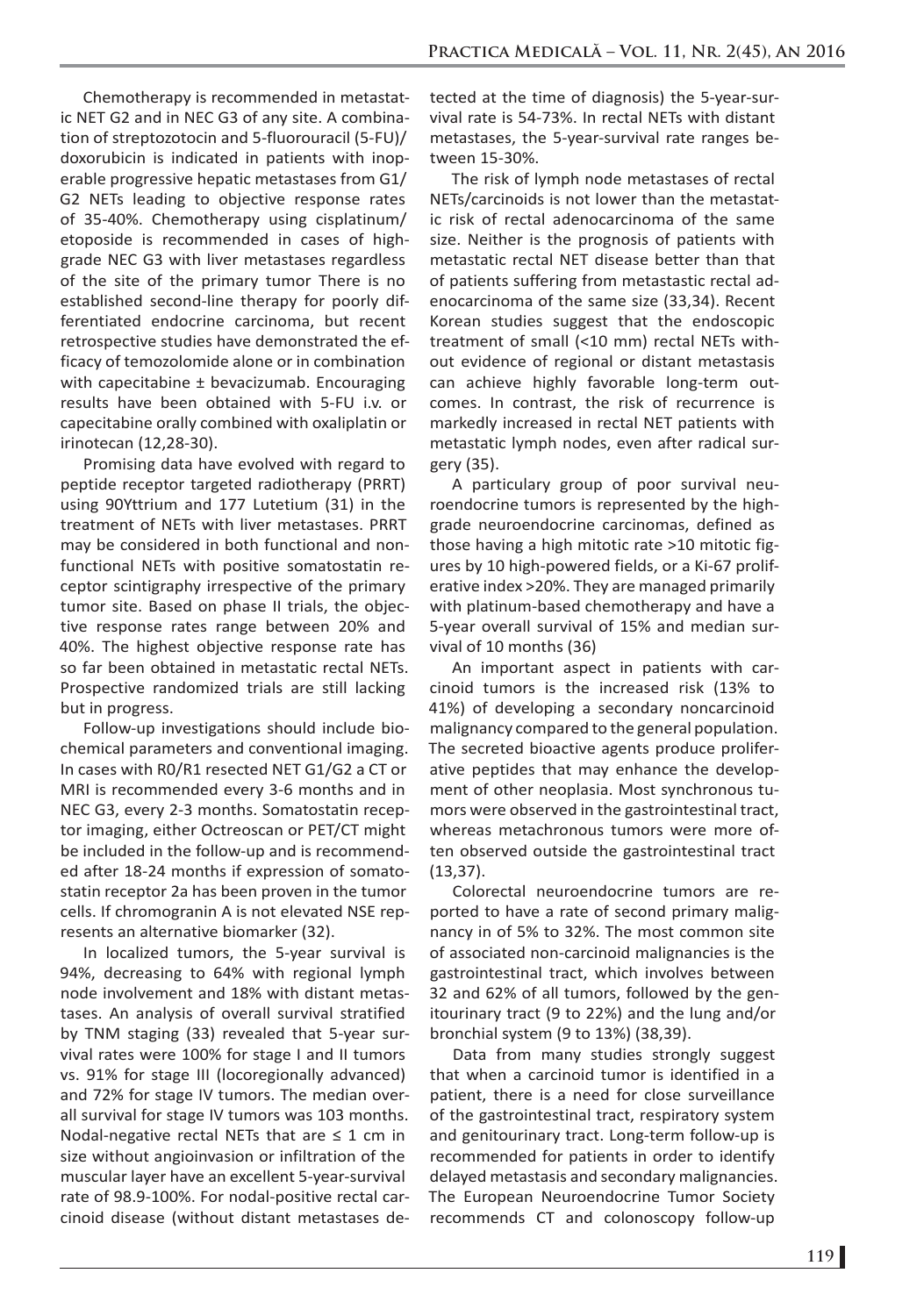through 10 years, with the frequency of surveillance based on the characteristics of the initial carcinoid tumor (18,40).

## **CONCLUSIONS**

The gastrointestinal tract constitutes the most common site of extra-pulmonary neuroendocrine tumors. Small colorectal neuroendocrine tumors are effectively treated by local resection, which provides good oncological and surgical outcomes. For larger tumors, radical resection provides acceptable oncological outcomes. Regular surveillance is highly recommended for high-risk patients for long-term management.

The treatment of colon and rectal neuroendocrine tumors is complex one and depends of the individuality of each patient. With adequate management, the prognosis can be favorable with long survival, although related to the tumor differentiation degree, efficacy of the chosen treatment and to the patient adhesion to the follow-up after treatment.

#### **REFERENCES**

- **1. Hauso O., Gustafsson B.I., Kidd M., Waldum H.L., Drozdov I., et al**. Neuroendocrine tumor epidemiology: contrasting Norway and North America. *Cancer*. 2008; 113:2655-2664
- **2. Yao J.C., Hassan M., Phan A. et al**. One hundred years after "carcinoid": epidemiology of and prognostic factors for neuroendocrine tumors in 35,825 cases in the United States. *J Clin Oncol* 2008; 26:3063-3072
- **3. Ballantyne G.H., Savoca P.E., Flannery J.T., et al**. Incidence and mortality of carcinoids of the colon. Data from the Connecticut Tumor Registry. *Cancer*. 1992; 69:2400-2405
- **4. Jain A., Singla S., Jagdeesh K.S., Vishnumurthy H.Y**. Mixed adenoneuroendocrine carcinoma of cecum: a rare entity. *J Clin Imaging Sci.* 2013; 3:10
- **5. Pape U.F., Jann H., Muller-Nordhorn J. et al**. Prognostic relevance of a novel TNM classification system for upper gastroenteropancreatic neuroendocrine tumors. *Cancer* 2008; 113:256-265.
- **6. Edge S.B.B.D., Compton C.C.** *AJCC Cancer* Staging Manual. 7. New York: Springer; 2010
- **7. Fahy B.N., Tang L.H., Klimstra D., Wong W.D., Guillem J.G., Paty P.B., Temple L.K., Shia J., Weiser M.R.**  Carcinoid of the rectum risk stratification (CaRRs): a strategy for preoperative outcome assessment. *Ann Surg Oncol*. 2007; 14:1735-1743
- **8. Spread C., Berkel H., Jewell L., et al**. Colon carcinoid tumors. A population-based study. *Dis Colon Rectum*. 1994; 37:482-491
- **9. Waisberg D.R., Fava A.S., Martins L.C., et al**. Colonic carcinoid tumors: a clinicopathologic study of 23 patients from a single institution. *Arq Gastroenterol*. 2009; 46:288-293
- **10. Weil C**. Gastroenteropancreatic endocrine tumors. *Klin Wochenschr* 1985; 63:433-459
- **11. Vinik A.I., Woltering E.A., Warner R.R., Caplin M., O'Dorisio T.M., Wiseman G.A., Coppola D., Go V.L**. NANETS consensus guidelines for the diagnosis of neuroendocrine tumor. *Pancreas* 2010; 39:713-734
- **12. Oberg K., Akerstrom G., Rindi G., Jelic S., Group E.G.W**. Neuroendocrine gastroenteropancreatic tumours: ESMO Clinical Practice Guidelines for diagnosis, treatment and follow-up. *Ann Oncol*. 2010; 21(Suppl 5):v223-227
- **13. Modlin I.M., Kidd M., Latich I., Zikusoka M.N., Shapiro M.D**. Current status of gastrointestinal carcinoids. *Gastroenterology*. 2005; 128:1717-1751
- **14. Al Natour R.H., Saund M.S., Sanchez, et al**. Tumor size and depth predict rate of lymph node metastasis is colon carcinoids and can be used to select patients for endoscopic resection. *J Gastrointest Surg*. 2012; 16:595-602
- **15. Hee Hyun J., Dae Lee S., Youk E.G., Bum Lee J., LeeHee Enu-Jung, Chang J., Dae Kyung Sohn**. Clinical impact of atypical endoscopic features in rectal neuroendocrine tumors. *World J Gastroenterol*. 2015 Dec 21; 21(47): 13302-13308
- **16. Lloyd R.V**. Practical markers used in the diagnosis of neuroendocrine tumors. *Endocr Pathol*. 2003; 14:293-301
- **17. Nehar D., Lombard-Bohas C., Olivieri S., Claustrat B., Chayvialle J.A., Penes M.C., Sassolas G., Borson-Chazot F**. Interest of Chromogranin A for diagnosis and follow-up of endocrine tumours. *Clin Endocrinol* (Oxf) 2004; 60:644-652
- **18. Ramage J.K., Goretzki P.E., Manfredi R., et al**. Consensus guidelines for the management of patients with digestive neuroendocrine tumours: well-differentiated colon and rectum tumour/carcinoma. *Neuroendocrinology*. 2008; 87:31–39
- **19.** NCCN Clinical Practice Guidelines v.1.2012. Neuroendocrine Tumors
- **20. Akerstrom G., Hellman P**. Surgery on neuroendocrine tumours. *Best Pract Res Clin Endocrinol Metab* 2007; 21:87-109
- **21. Soga J**. Early-stage carcinoids of the gastrointestinal tract: an analysis of 1914 reported cases. *Cancer*. 2005; 103: 1587-1595
- **22. Hulagu S., Senturk O., Aygun C., Kocaman O., Celebi A., Konduk T. et al.** Endoscopic submucosal dissection for premalignant lesions and noninvasive early gastrointestinal cancers. *World J Gastroenterol*. 2011 Apr 7; 17(13): 1701-1709
- **23. Shields C.J., Tiret E., Winter D.C**. Carcinoid tumors of the rectum: a multiinstitutional international collaboration. *Ann Surg*. 2010; 252:750-755
- **24. Garcia-Carbonero R., Salazar R., Sevilla I., Isla D**. SEOM clinical guidelines for the diagnosis and treatment of gastroenteropancreatic neuroendocrine tumours (GEP NETS) *Clin Transl Oncol*. 2011; 13(8):545-551
- **25. Kunz P.L., Reidy-Lagunes D., Anthony L.B., Bertino E.M., Brendtro K., Chan J.A., Chen H., Jensen R.T., Kim M.K., Klimstra D.S., Kulke M.H., Liu E.H., Metz D.C., Phan A.T., Sippel R.S., Strosberg J.R., Yao J.C**. Consensus guidelines for the management and treatment of neuroendocrine tumors. *Pancreas.* 2013; 42:557-577
- **26. Sarmiento J.M., Que F.G**. Hepatic surgery for metastases from neuroendocrine tumors. *Surg Oncol Clin N Am* 2003; 12:231-242
- **27. Kennedy A.S., Warner R.** Radioembolisation for neuroendocrine hepatic metastases. *Cancer Investigation* 2007; 25:55-56
- **28. Turner N.C., Strauss S.J., Sarker D. et al**. Chemotherapy with 5-fluorouracil, cisplatin and streptozocin for neuroendocrine tumours. *Br J Cancer* 2010; 102: 1106-1112.